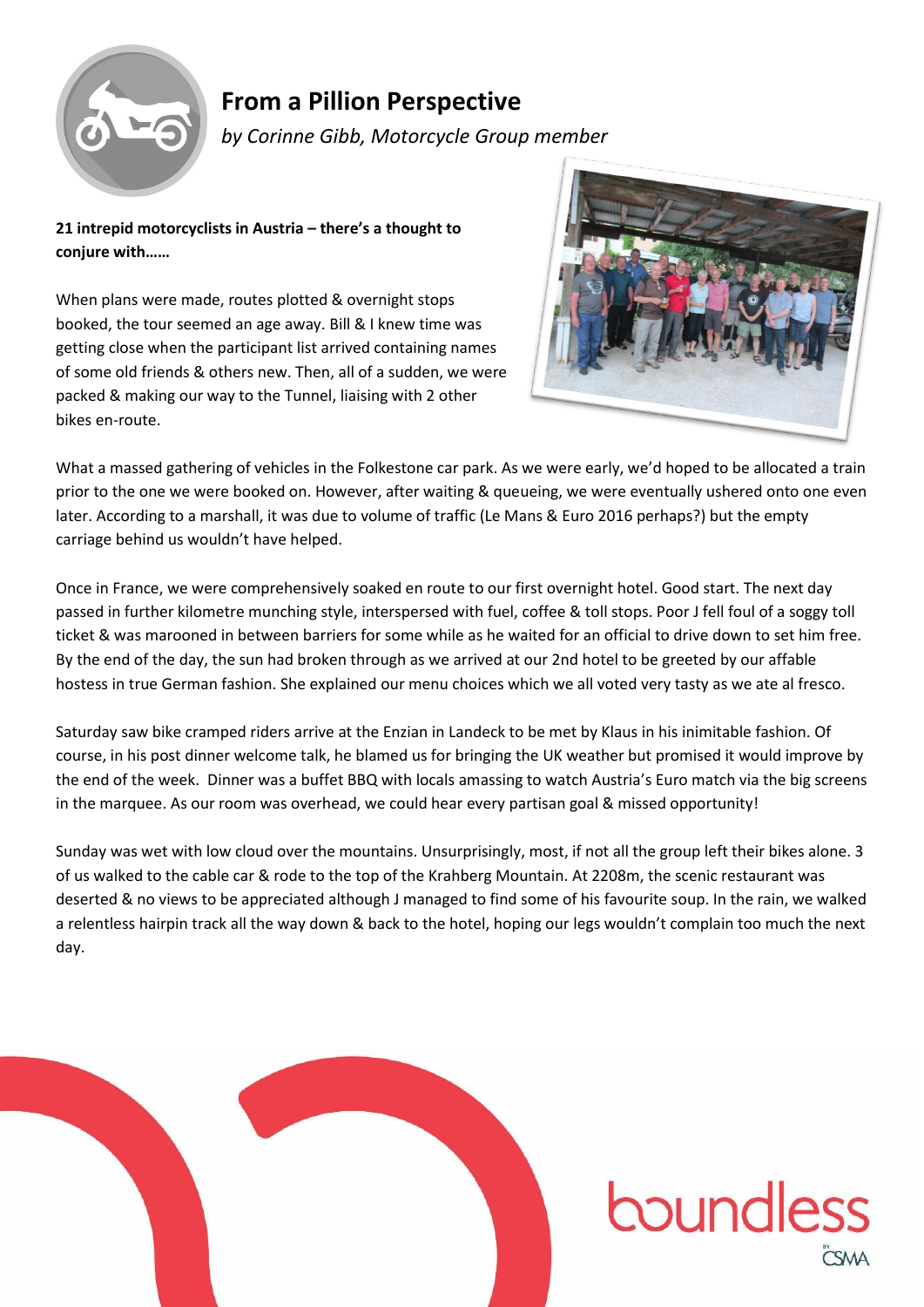

## **From a Pillion Perspective**

*by Corinne Gibb, Motorcycle Group member*



All back to biking with renewed vigour on Monday. 5 of us on 4 bikes set off on one of the hotel tour routes, although the satnavs wouldn't agree despite all having the same hotel download. Was there ever a subject which occupied so many hours of discussion by intelligent adults? Traffic at an early roundabout split us into 2 groups, never to rejoin that day. We had a good ride & lunched at the base of the Garmisch ski jumps.

Klaus led some of the group on a 310km ride to include a new bike museum on Tuesday, while we went with some others on the pretty Silvretta toll road with 34 hairpins. Beautiful valleys, spectacular views, reservoir & alpine chalets. Back to base for an Italian buffet & feedback from Klaus's trip. Always useful to hear of others daytrips. Tales of derring-do?

The weather was improving & by Wed the temperatures were up to 32C. On 3 bikes, we did another of the rides from the hotel roadbook. During a very warm lunch stop, several smart,old tractors passed looking as if they were on a rally. Amazingly, one was carrying elderly relatives on a sofa positioned behind the driver.

Over dinner, we learned others in our group had gone up the cable car. We had a birthday boy that day & a couple who were celebrating milestone birthdays & 40th anniversary over a period so cakes & songs were required together with the



obligatory tour photocall as some were departing the next day. Another Austrian football match!

Thursday, 4 bikes went to the new Timmelsjoch museum on a scenic route via grassy ski resorts of Solden, Obergurgl & Hochgurgl. Up the hairpins & through the road resurfacing, when a futuristic building hove into sight, situated at the toll on the Italian border. One minute there were logjams of cyclists, motor bikes, sports cars etc each side & the next, all was clear. Spectacular views of the valleys from the 2175m vantage point. Opened in April, the museum had 200 classic bikes together with auto rarities, all beautifully displayed.

As we queued back through the roadworks on the outskirts of Landeck, one bike registered 42C!

Having been asked about it at most stops during the week, on Friday we awoke to the referendum results. Nuff said.